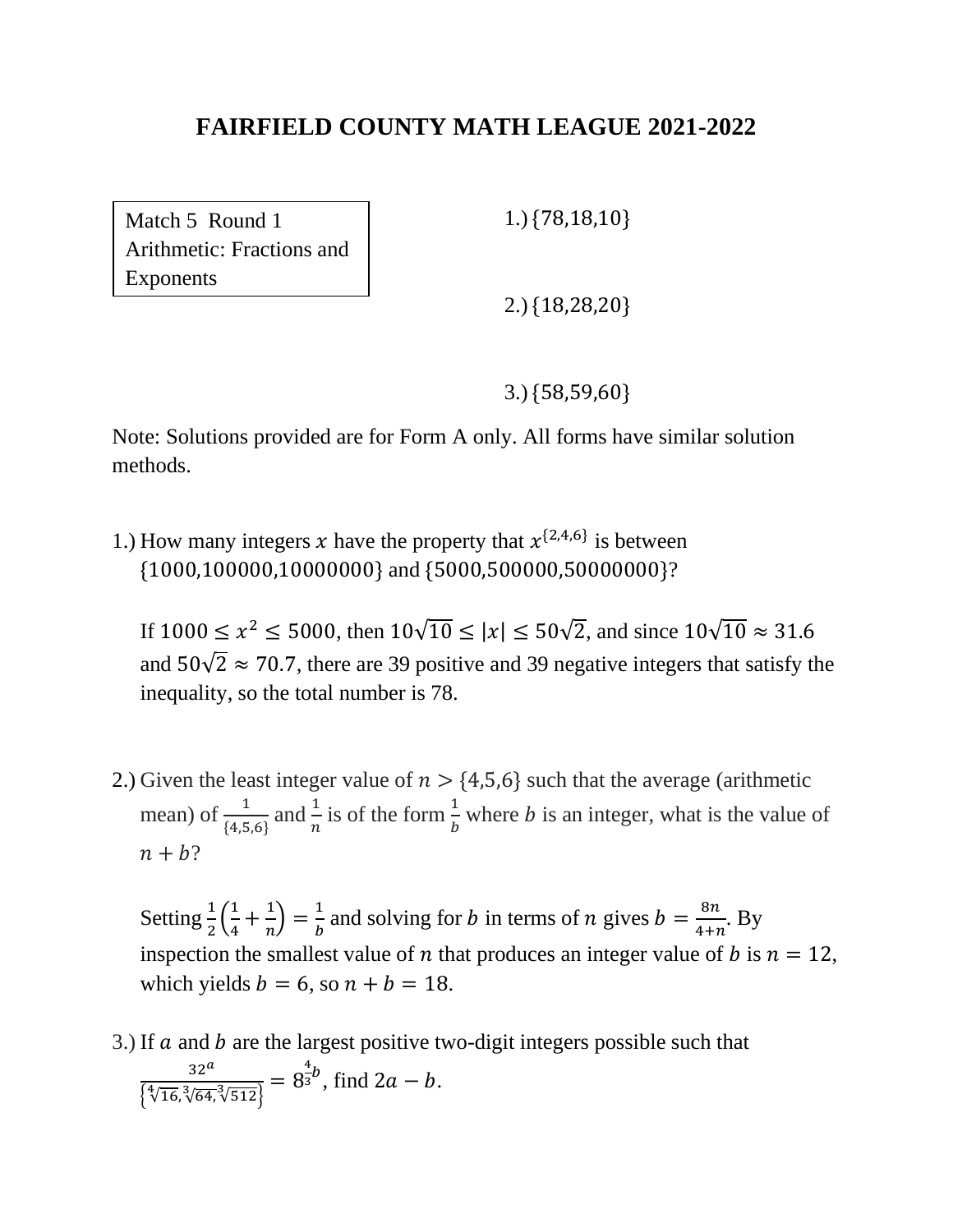Multiplying both sides by 2  $(\sqrt[4]{16})$  yields 32<sup>*a*</sup> = 2  $* 8^{\frac{4}{3}}$  $\frac{1}{3}$ <sup>b</sup>, and if both sides are written in terms of base 2 we get  $2^{5a} = 2^{4b+1}$ , so  $5a = 4b + 1$ , or  $5a - 4b =$ 1. By inspection,  $a = 1$  and  $b = 1$  satisfy the equation, and the next integer ordered pair to do so can be found by increasing  $a$  by 4 and  $b$  by 5. We can increase *b* by 5 nineteen times and still be less than 100, so  $a = 1 + 19(4) =$ 77 and  $b = 1 + 19(5) = 96$ , so  $2(77) - 96 = 58$ .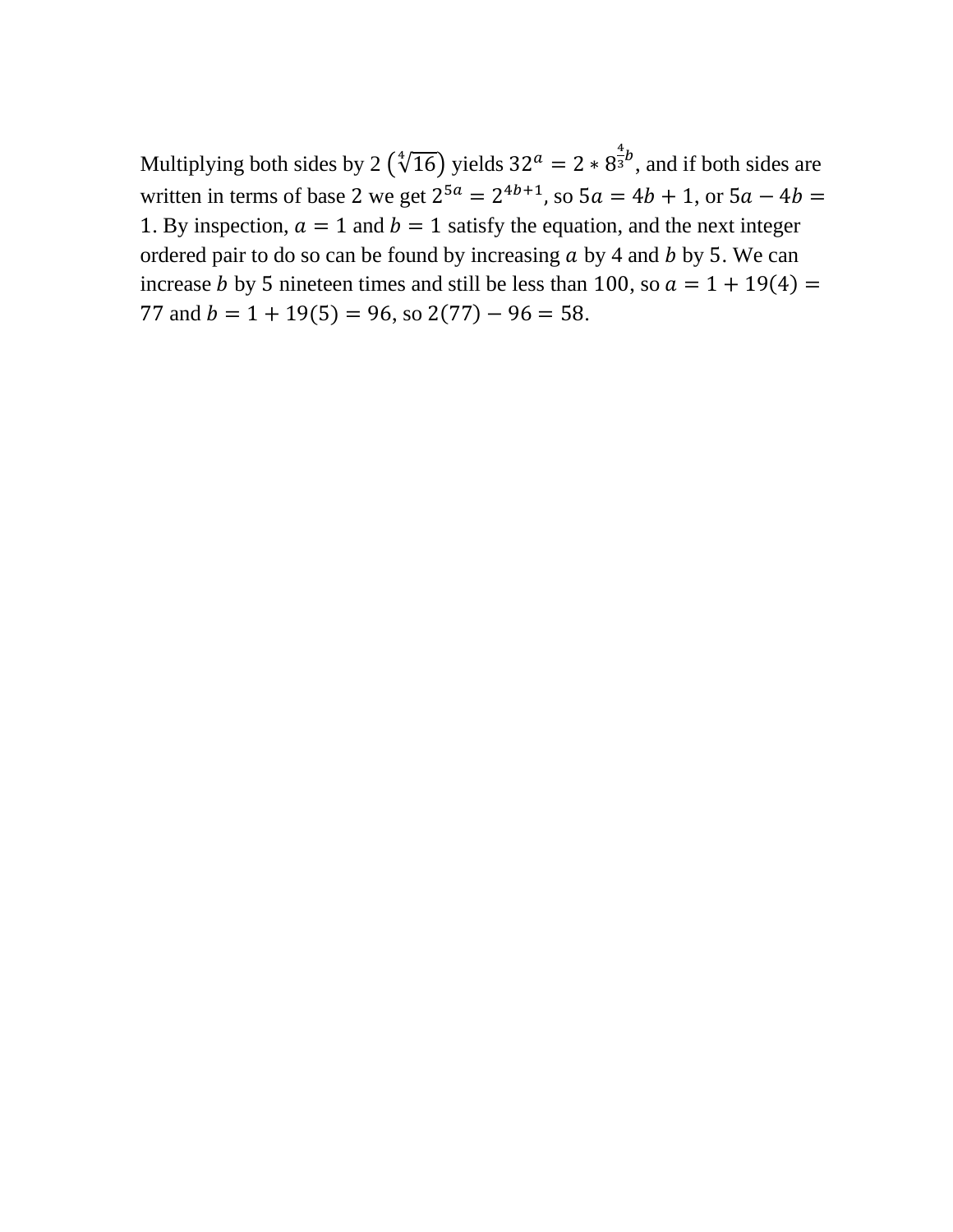Match 5 Round 2 Algebra 1: Rational Expressions & Equations

1.) {42,38,30}

2.) {2159,2061,1963}

3.) {36,50,45}

Note: Solutions provided are for Form A only. All forms have similar solution methods.

- 1.) The ratio of the sum of  $\frac{\{9,7,3\}}{x}$  and  $\frac{5}{x-1}$  to the difference between  $\frac{4}{x}$  and  $\frac{6}{x^2-1}$  can be written in simplest form as  $\frac{Ax^2+Bx+C}{Bx^2+Bx+C}$  $\frac{Ax + Bx + C}{Dx^2 + Ex + F}$  where  $A > 0$  and all coefficients have no common factors larger than 1. Find the value of  $|A| + |B| + |C| + |D| +$  $|E| + |F|.$ 
	- Setting up the fractional expression 9  $\frac{9}{x} + \frac{5}{x-}$  $\frac{x}{4}$   $\frac{x-1}{6}$  $\frac{4}{x} - \frac{6}{x^2}$  $x^2-1$ and multiplying both the numerator and denominator by  $x(x^2 - 1)$  yields  $\frac{9(x^2-1)+5x(x+1)}{4(x^2-1)+6}$  $\frac{-1}{4(x^2-1)-6}$ , which can be written as  $14x^2 + 5x - 9$  $\frac{4x+5x-9}{4x^2-10}$ , making the desired quantity  $14 + 5 + 9 + 4 + 10 = 42$ .
- 2.) There are two values of k such that the equation  $\frac{5x-17}{x-3} = 18x + k$  has exactly one real solution for x. If the sum of the two values is s and the product is p. find  $\{p + s, p + 2s, p + 3s\}.$

Multiplying both sides by  $x - 3$  yields  $5x - 17 = (18x + k)(x - 3)$ , which can be expanded and written in standard form in terms of x as  $18x^2 +$  $(k-59)x + 17 - 3k = 0$ . The discriminant of this equation in terms of k is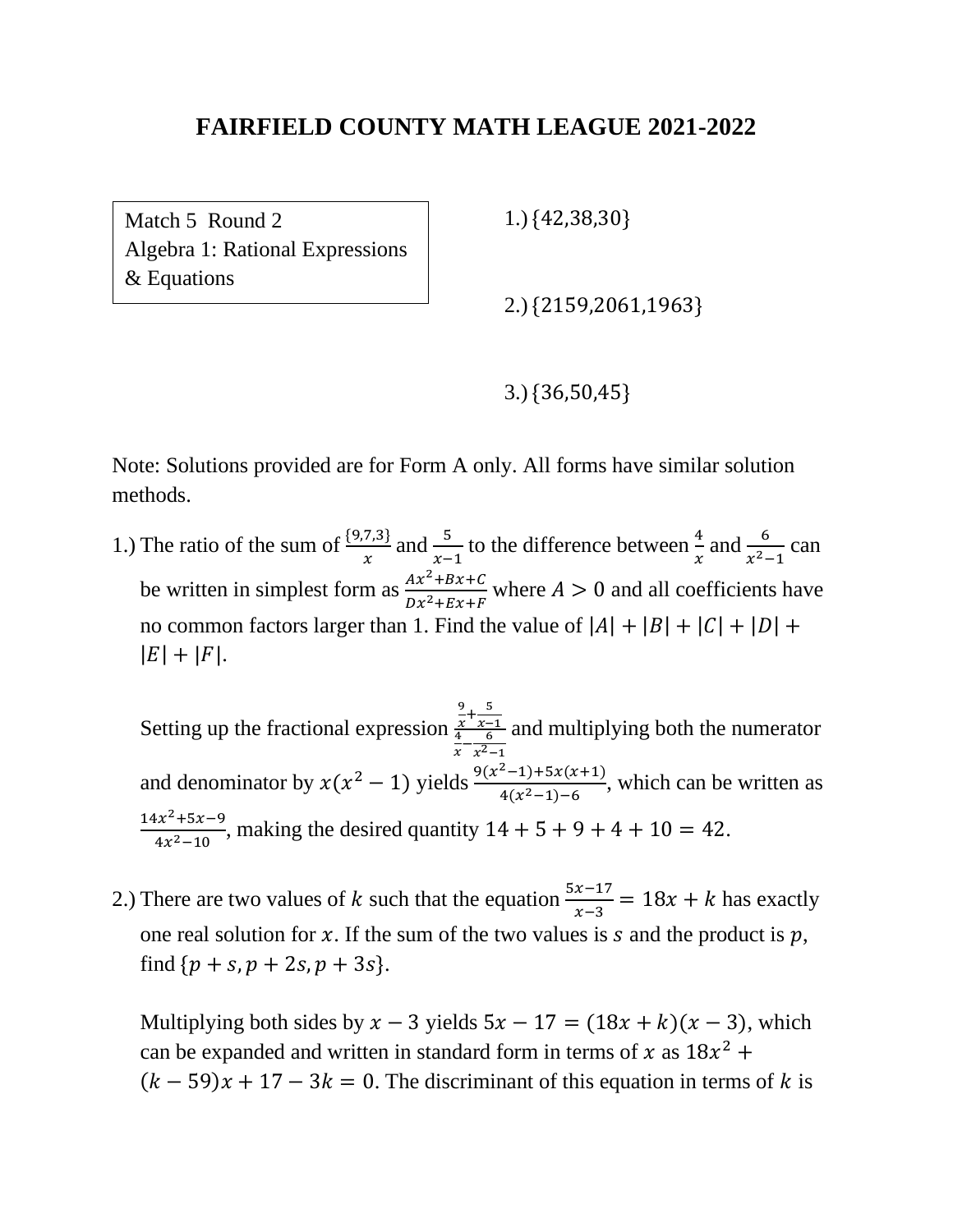$(k-59)^{2} - 4(18)(17 - 3k)$ , or  $k^{2} + 98k + 2257$ . This makes the sum of the desired values of  $k$  (the ones that make this expression zero)  $-98$  and the product 2257, so  $2257 - 98 = 2159$ .

3.) Ivan and Sandra both commute to the office. Ivan's commute is 45 miles and Sandra's commute is 36 miles. One day they leave their houses at the same time. Sandra's average speed is {12,20,15} miles per hour less than Ivan's average speed and she arrives at the office {15,18,12} minutes after Ivan. What was Ivan's average speed for his commute to work in miles per hour?

Let r be Ivan's average speed in miles per hour. Knowing that 15 minutes is  $\frac{1}{4}$ hours, we can set up  $\frac{45}{r} = \frac{36}{r-1}$  $\frac{36}{r-12} - \frac{1}{4}$  $\frac{1}{4}$  to set Ivan's commute time equal to Sandra's commute time. Multiplying everything by  $4r(r - 12)$  yields  $45(4)(r-12) = 36(4)(r) - r(r-12)$ , which expanded and written in standard form in terms of r yields  $r^2 + 24r - 2160 = 0$ . Factoring yields  $(r - 36)(r + 60) = 0$ , and since  $r = -60$  is extraneous, the desired answer is  $r = 36.$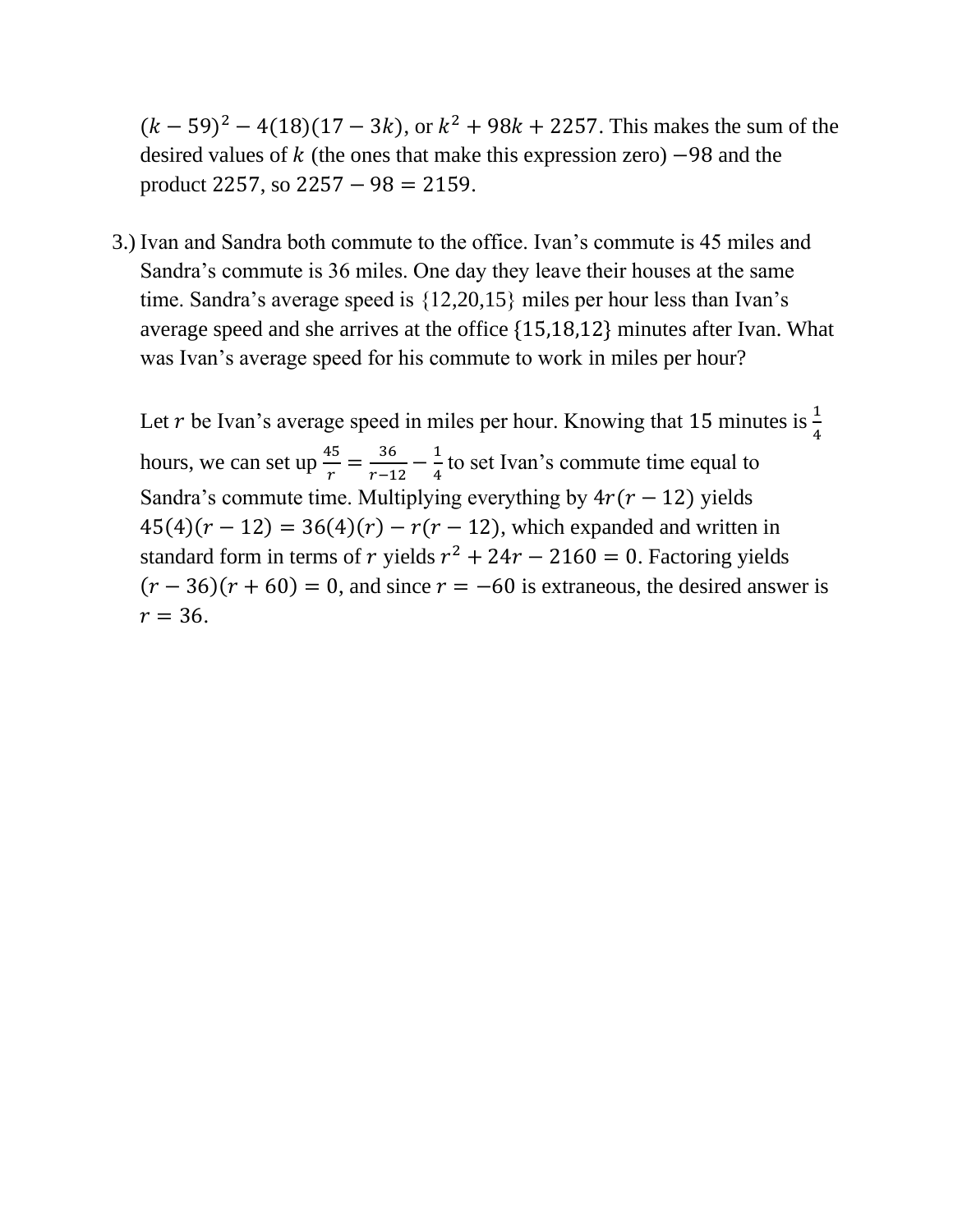Match 5 Round 3 Geometry: Circles 1.) {40,20,30}

2.) {3969,2916,2025}

3.) {36,64,100}

Note: Figures may not be drawn to scale. Solutions provided are for Form A only. All forms have similar solution methods.

1.) Consider the diagram. The circle has center  $A$  and diameter  $\overline{BC}$ . If the ratio of  $m\widehat{BD}$  to  $m\widehat{CD}$  is  ${5: 4,7: 2,6: 3}$ , find  $m\angle DBC$  in degrees.



Since the parts of the ratio add to a total of 9, that gives

 $m\widehat{BD} = 100^{\circ}$  and  $m\widehat{CD} = 80^{\circ}$ . Since  $\widehat{CD}$  subtends the inscribed angle ∠DBC, it follows that  $m\angle DBC = 40^{\circ}$ .

2.) Consider the diagram where chords  $\overline{AC}$  and  $\overline{BD}$  intersect at point E.  $m\widehat{CD} = 70^{\circ}$ ,  $m\angle AEB = 45^{\circ}$ , and the length of  $\widehat{AB}$  is  $\{7,6,5\}\pi$  units. If the area of the circle is  $k\pi$ , find the value of  $k$ .

Because  $m\angle AEB = \frac{m\widehat{CD} + m\widehat{AB}}{2}$  $\frac{1 + mAB}{2}$ , we have  $m\widehat{AB} = 20^{\circ}$ . Since this is  $\frac{1}{18}$  of the circumference, the length of the circumference is  $126\pi$ , making the radius 63 units. The area is then  $(63)^2 \pi = 3969 \pi$ , so  $k = 3969$ .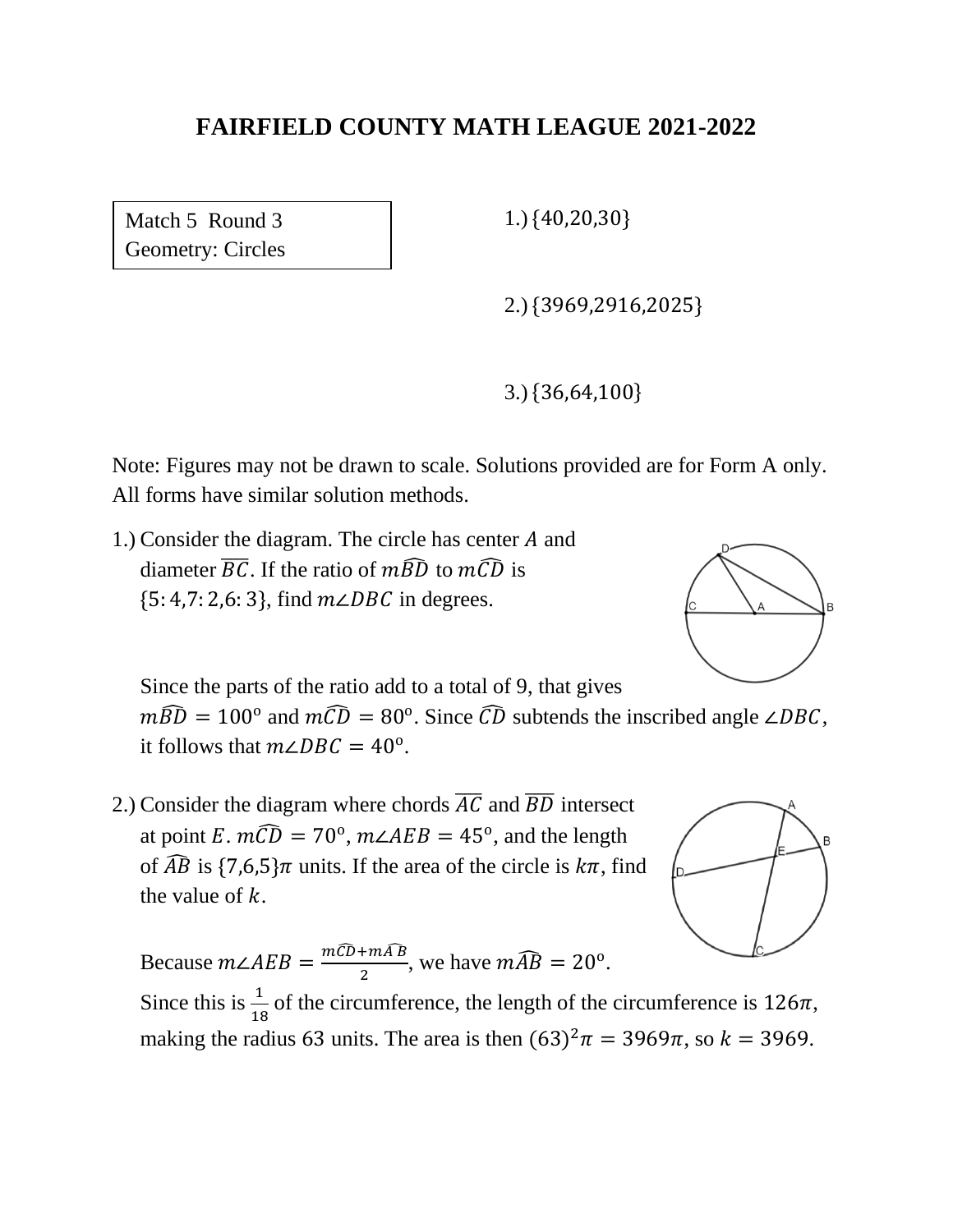3.) Consider the diagram. Chords  $\overline{AD}$  and  $\overline{BE}$  intersect at point G, chords  $\overline{AD}$  and  $\overline{EC}$  intersect at point F, and  $\overline{AB}$ || $\overline{EC}$ . If  $AG = \{6,8,10\}$ ,  $GF = \{9,12,15\}$ ,  $BG = x$ and  $CF = y$ , then there exist constants a and b such that  $y = ax^2 - b$  for any value of x. Find the value of  $\boldsymbol{b}$  $\frac{b}{a}$ .



Let  $FD = z$  and  $AB = k$ . Because  $\triangle ABC \sim \triangle FEG$  (due to the parallel chords), it follows that  $EF = 1.5k$  and  $GE = 1.5x$ . We then have two relationships based on intersecting chords:  $(AG)(GD) = (BG)(GE)$  and  $(AF)(FD) = (EF)(FC)$ , yielding  $(6)(9 + z) = x(1.5x)$  and  $(15)(z) = (1.5k)(y)$  respectively. Since z is in both equations, we can isolate  $z$  and set the corresponding relationships equal. Since  $z = \frac{1}{4}$  $\frac{1}{4}x^2 - 9$  from the first and  $z = \frac{1}{10}$  $\frac{1}{10}$  ky from the second, we have  $\frac{1}{4}x^2 - 9 = \frac{1}{10}$  $\frac{1}{10}$  ky, or  $y = \frac{5}{2k}$  $rac{5}{2k}x^2 - \frac{90}{k}$  $\frac{\partial 0}{\partial k}$ , making the desired ratio  $\frac{180k}{5k} = 36$ .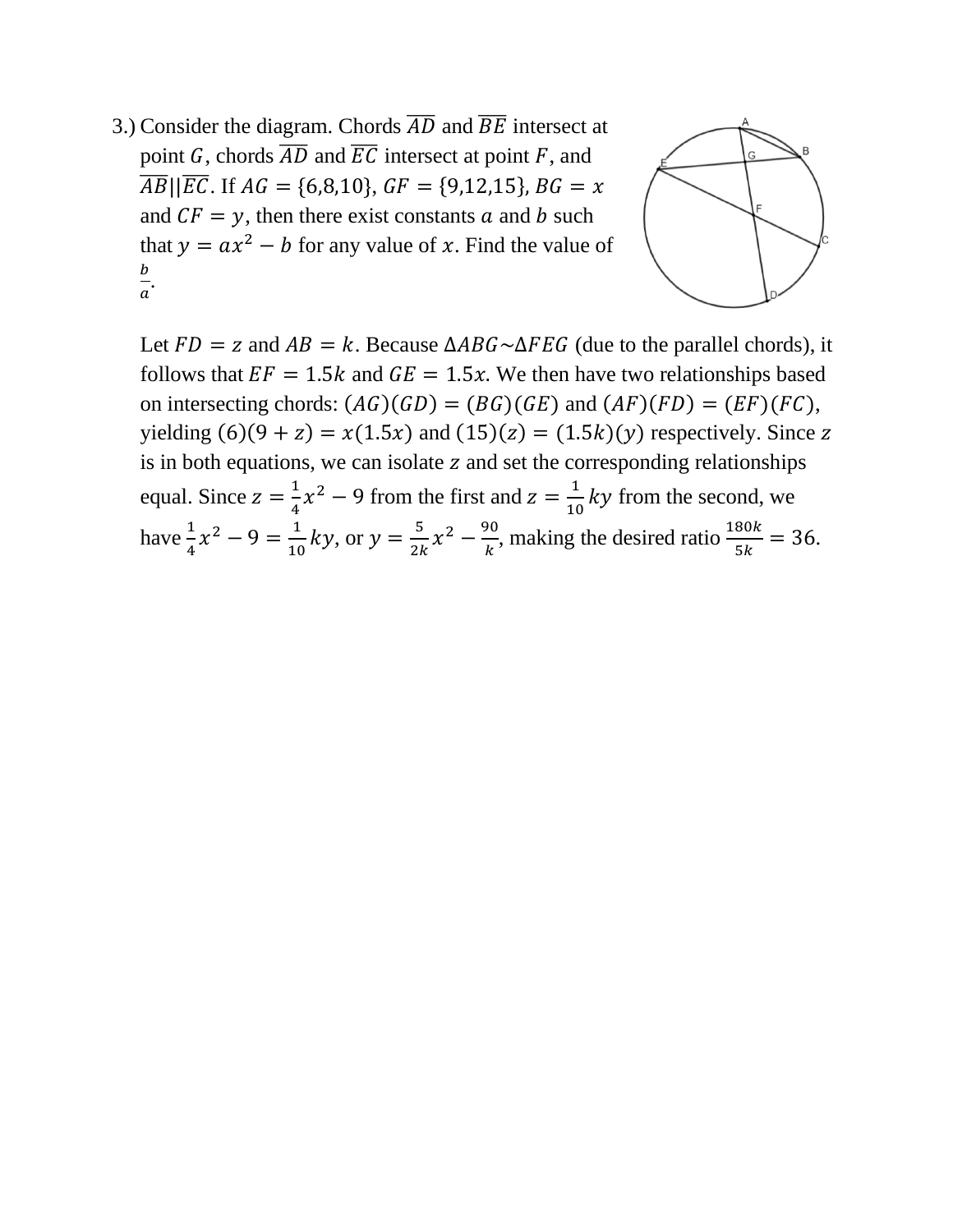Match 5 Round 4 Algebra 2: Quadratic Equations and Complex Numbers

1.) {69,49,45}

2.) {144,256,324}

3.) {108,48,192}

Note: Solutions provided are for Form A only. All forms have similar solution methods.

1.) If the quadratic equation  $ax^2 + bx + c = 0$ , where a, b, and c are integers with no common factors greater than 1 and  $a > 0$ , has one solution of  $\{3 + \frac{1}{2}\}$  $\frac{1}{2}i$ , 2 +  $\frac{3}{2}$  $\frac{3}{2}i$ , 1 +  $\frac{5}{2}$  $\frac{3}{2}i$ , find the value of 2*a* – *b* + *c*.

Since the equation has integer coefficients, it follows that the other solution must be  $3-\frac{1}{3}$  $\frac{1}{2}$ *i*. This makes the sum of the solutions 6 and the product  $\frac{37}{4}$ . Therefore the equation would be  $x^2 - 6x + \frac{37}{4}$  $\frac{37}{4}$  = 0, and then multiplying by 4 so that every coefficient is an integer gives  $4x^2 - 24x + 37 = 0$ , so  $2(4)$  –  $(-24) + 37 = 69.$ 

2.) The three functions  $f(z)$ ,  $g(z)$ , and  $h(z)$  have the properties that each shares exactly one complex zero with each of the other two, but all three have no complex zeros in common. If  $f(z) = z^2 - \{12, 16, 18\}z + \{45, 73, 90\}$ ,  $g(z) =$  $z^{2} - \{27 - 36i, 55 - 48i, 72 - 54i\}$  and  $h(z)$  is a quadratic function with a leading coefficient of 1, what is the value of the discriminant of  $h(z)$ ?

We can use the quadratic formula to determine that the zeros of  $f(z)$  are  $6 + 3i$ and  $6 - 3i$ . For  $g(z)$  the zeros must be opposite since the first degree coefficient is zero. Writing it as  $g(z) = z^2 - (27 + 36i)$  which is  $g(z) = z^2 (6+3i)^2$  shows the zeros to be  $6+3i$  and  $-6-3i$ . This means that the zeros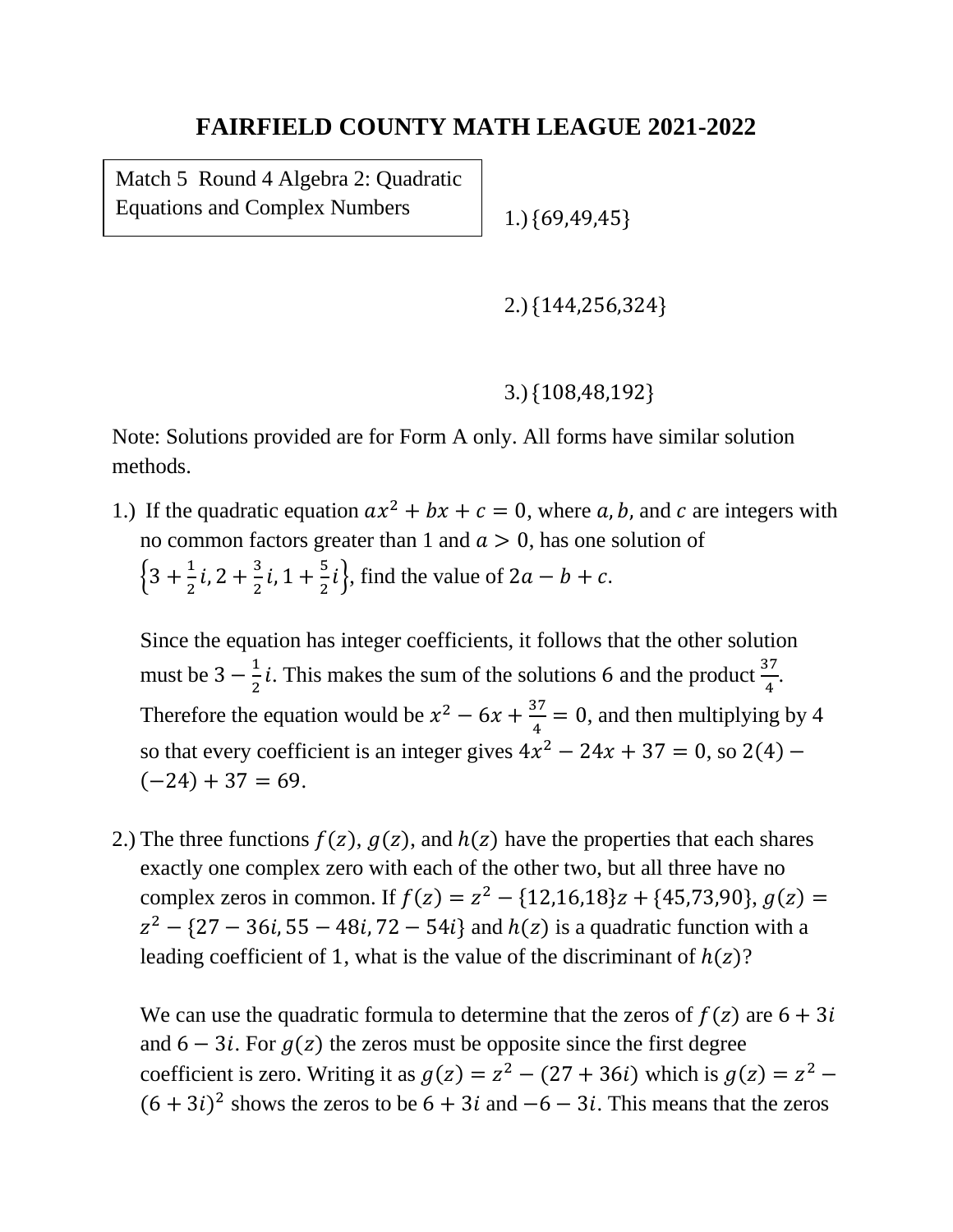of  $h(z)$  must be  $6 - 3i$  and  $-6 - 3i$ . This makes the equation for  $h(z) = z^2 + z^2$  $6iz - 45$ , so the discriminant is  $(6i)^2 - 4(-45) = 144$ . Alternatively, we can reason that  $-3i \pm 6 = \frac{-6i \pm \sqrt{144}}{2}$  $\frac{2^{144}}{2}$ .

3.) Let  $f(z) = 2z^2 - (12 + 8i)z + 15 + 24i$ . For a particular complex number  $k = a + bi$  where a and b are real, it is known that  $f(k)$  is real and  $|k| =$  ${2\sqrt{10}, 2\sqrt{5}, 2\sqrt{17}}$ . Find the magnitude of the product of all possible values of  $\overline{a}$ .

Putting  $f(z)$  into vertex form by completing the square shows  $f(z) =$  $2(z^2 - (6 + 4i)z + (3 + 2i)^2) + 15 + 24i - 2(3 + 2i)^2 = 2(z (3 + 2i)^{2}$  + 5. In order for  $f(a + bi)$  to be real, either the real or imaginary term of  $a + bi - (3 + 2i)$  must be zero before the result is squared. This makes  $a = 3$  or  $b = 2$ . Since  $|k| = 2\sqrt{10}$ , it follows also that  $a^2 + b^2 = 40$ . This gives possible values of  $3 + \sqrt{31}i$  or  $+6 + 2i$ . With three different possible values of  $a$ , the desired result is  $|(3)(6)(-6)| = 108$ .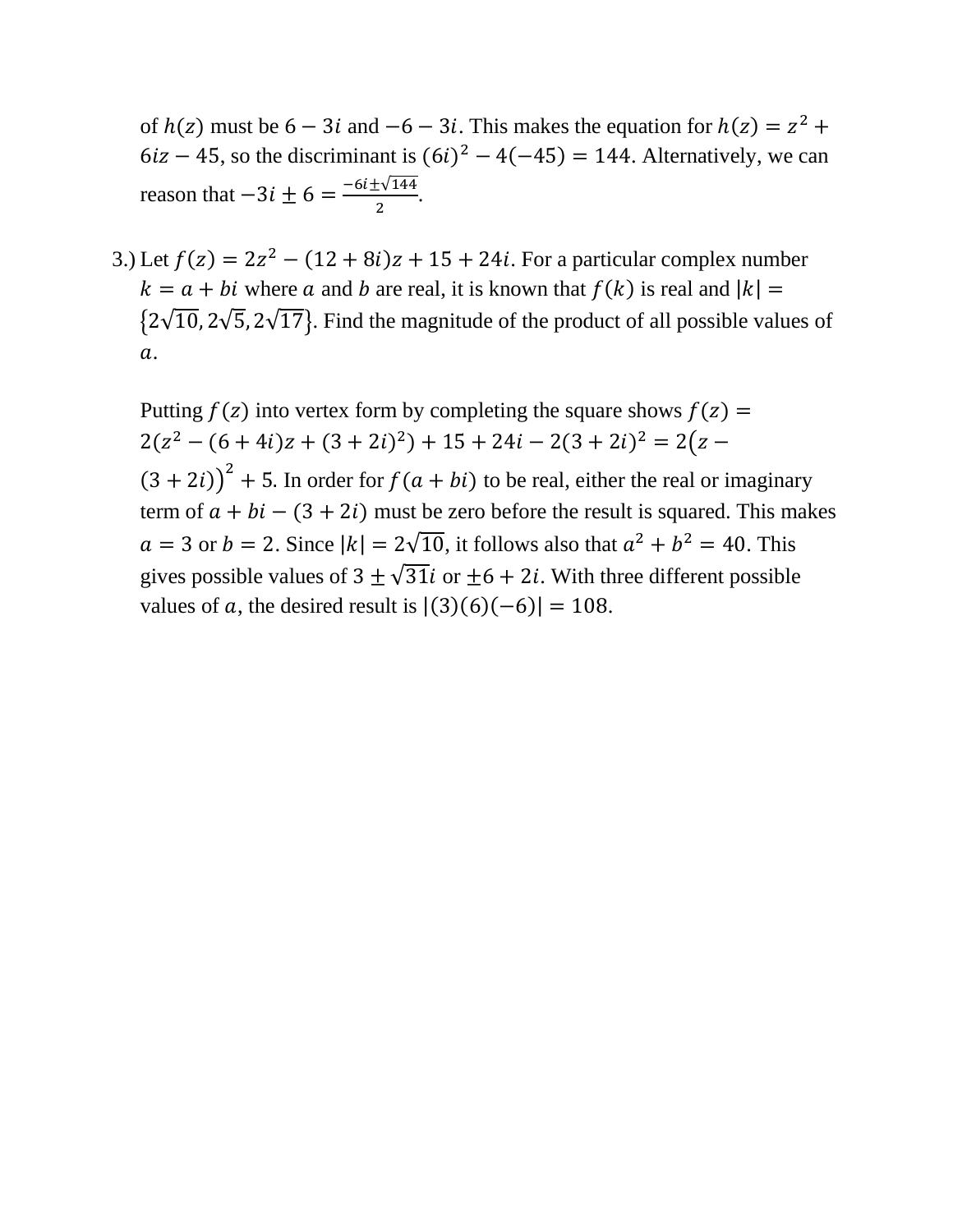Match 5 Round 5 Precalculus: Trigonometric Equations

1.) {37,53,62}

2.) {18,32,8}

3.) {1,7,8}

Note: Solutions provided are for Form A only. All forms have similar solution methods.

1.) In right triangle FEB with right angle E, if  $FE = \{2,3,4\}BE$ , find  $m\angle FBE$  –  $m\angle BFE$  to the nearest whole degree. (Do not round angle measures until the last step.)

Since  $m\angle FBE = \arctan(2)$  and  $m\angle BFE = \arctan(\frac{1}{2})$  $(\frac{1}{2})$ , the desired result is  $arctan(2) - arctan(\frac{1}{2})$  $(\frac{1}{2}) \approx 36.8699^{\circ} \approx 37^{\circ}.$ 

2.) Consider the diagram (not drawn to scale).  $CD =$  $1, AD = \{7,9,5\}, BD = \{5,7,3\}, \angle CAB \cong \angle CBE,$ and  $\overline{CD}$  is an altitude of the triangle. If  $m\angle EBD =$  $\theta$ , find cot  $(\theta)$ .



Note that tan( $m\angle CAB$ ) =  $\frac{1}{7}$  $\frac{1}{7}$  and tan( $m\angle CBA$ ) = tan( $m\angle CBE + \theta$ ) =  $\frac{1}{5}$  $\frac{1}{5}$ . Since ∠*CAB*  $\cong$  ∠*CBE*, it follows that  $\frac{1}{5}$  = 1  $rac{1}{7}$ +tan( $\theta$ )  $1-\frac{1}{7}$  $\frac{\tan(\theta)}{\frac{1}{7}\tan(\theta)}$ , SO  $\frac{36}{35}$  $\frac{36}{35}$ tan $(\theta) = \frac{2}{35}$  $rac{2}{35}$ , making  $tan(\theta) = \frac{1}{16}$  $\frac{1}{18}$ , so cot( $\theta$ ) = 18.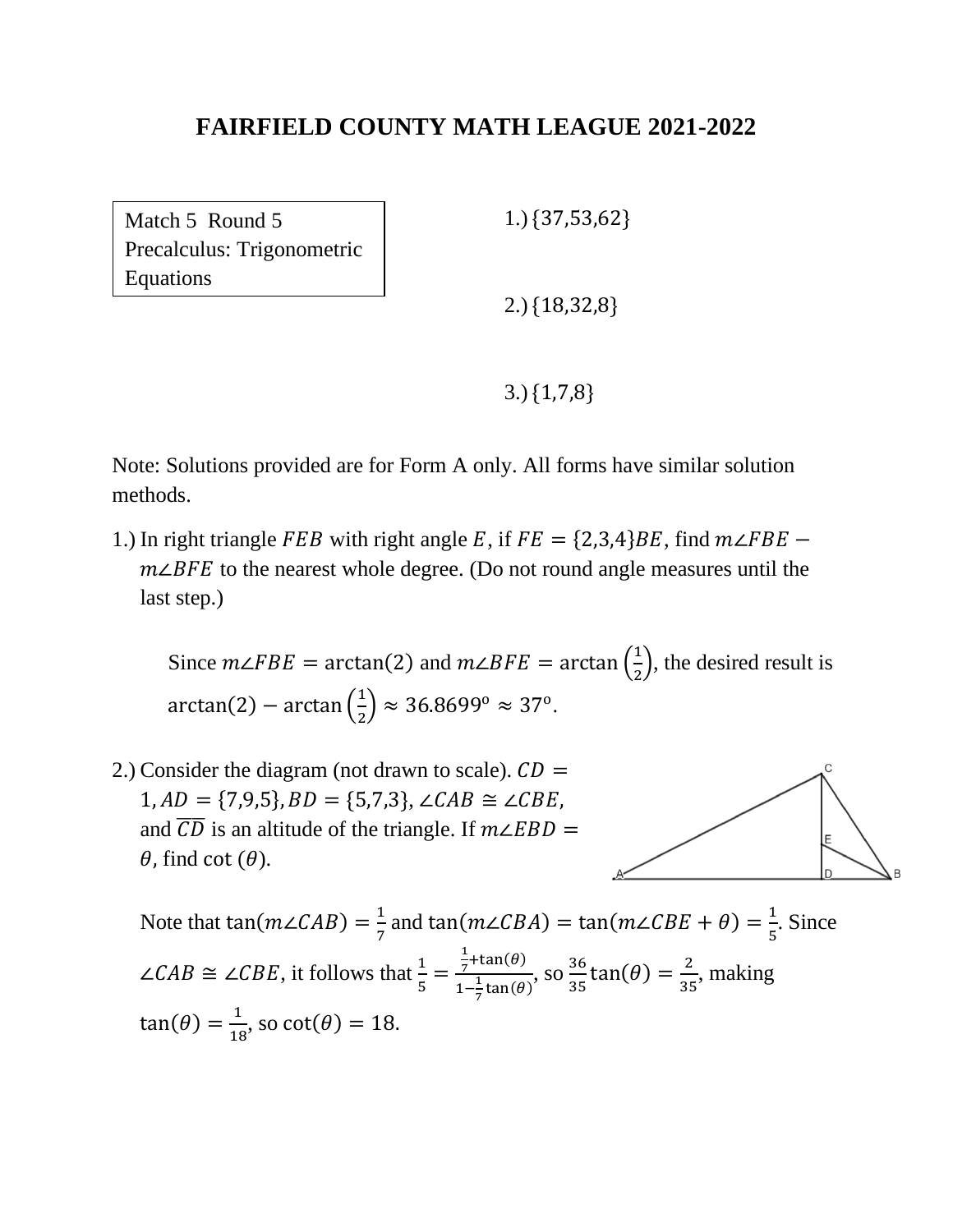3.) If  $\cos\left(x+\frac{\pi}{4}\right)$  $\frac{\pi}{4}$  = y, then there exist constants a and b such that  $\sin(2x)$  =  $ay^2 + b$  for all x and y. Find the value of  $\{2a + 5b, b - 3a, a + 10b\}$ .

Expanding the cosine expression yields  $cos(x) cos(\frac{\pi}{4})$  $\left(\frac{\pi}{4}\right) - \sin(x) \sin\left(\frac{\pi}{4}\right)$  $\frac{\pi}{4}$ ) = y, which means  $cos(x) - sin(x) = \sqrt{2}y$ . Squaring both sides yields  $cos<sup>2</sup>(x)$  –  $2\sin(x)\cos(x) + \sin^2(x) = 2y^2$ , or  $2\sin(x)\cos(x) = \sin(2x) = -2y^2 + 1$ , so the desired result is  $2(-2) + 5(1) = 1$ .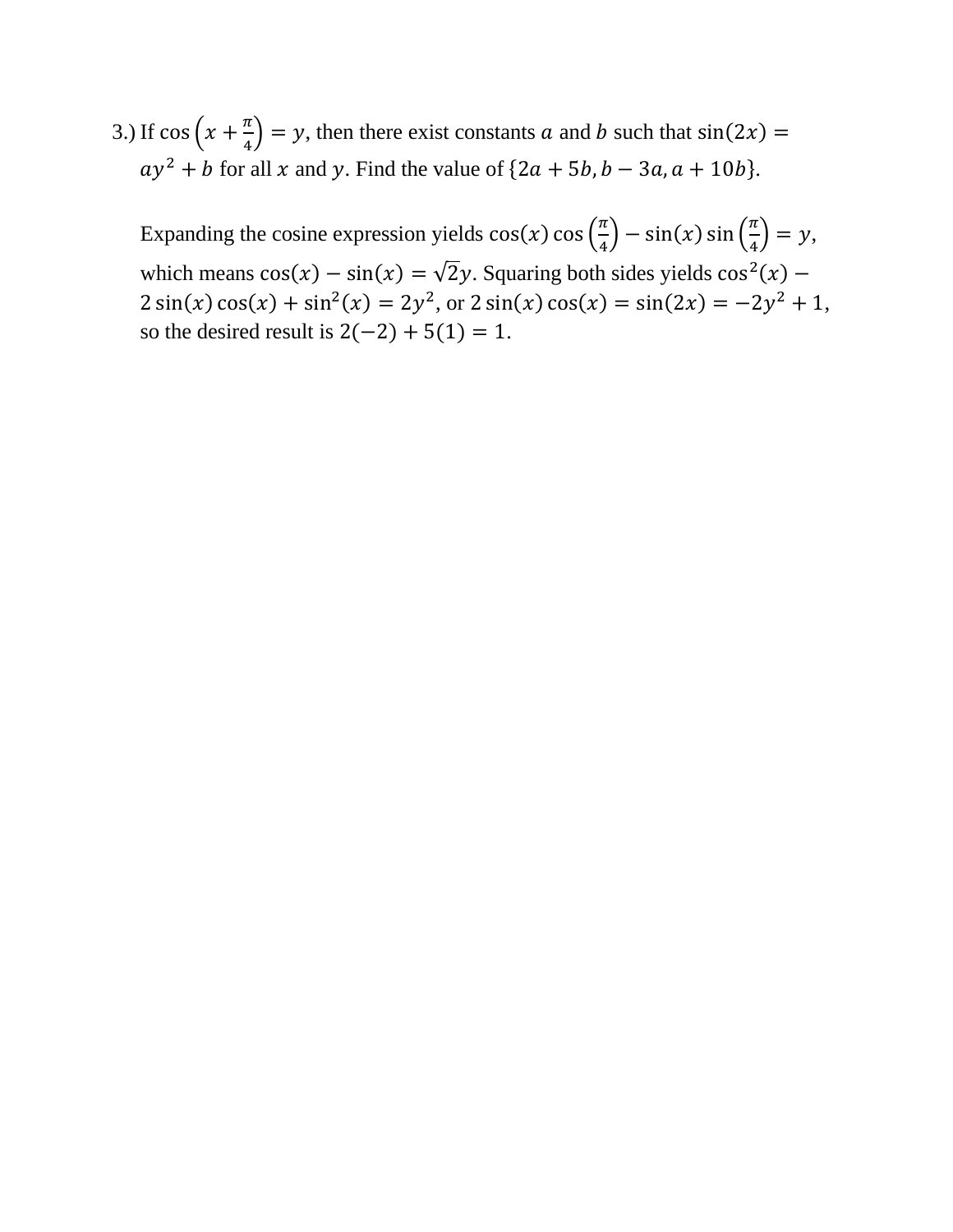Match 5 Round 6 Miscellaneous: Sequences and Series

1.) {35,53,44}

2.) {40,32,24}

3.) {35,39,48}

Note: Solutions provided are for Form A only. All forms have similar solution methods.

1.) If the first term in an arithmetic sequence is 8 and the sum of the fourth and fifth terms is {37,51,44}, what is the tenth term of the sequence?

If  $d$  is the common difference of the sequence, then the fourth term would be  $8 + 3d$  and the fifth term would be  $8 + 4d$ , so  $16 + 7d = 37$ , making  $d = 3$ , so the tenth term is  $8 + 9(3) = 35$ .

2.) For a particular infinite geometric series, if the sum of the first 1011 terms is half the infinite sum of the series and the difference between the first term and 2023rd term is {30,24,18}, what is the first term of the series?

Letting the first term be  $a$  and the ratio between terms be  $r$ , we have  $a(1-r^{1011})$  $\frac{-r^{1011}}{1-r} = \frac{1}{2}$  $rac{1}{2} * \frac{a}{1}$  $\frac{a}{1-r}$ , which simplifies to  $1 - r^{1011} = \frac{1}{2}$  $\frac{1}{2}$ . This also means that  $r^{1011} = \frac{1}{2}$  $\frac{1}{2}$ . From the second relationship, we have  $a - ar^{2022} = 30$ , which factors to make  $a(1 - r^{1011})(1 + r^{1011}) = 30$ , or  $a\left(\frac{1}{2}\right)$  $\frac{1}{2}$  $\left(\frac{3}{2}\right)$  $\binom{3}{2}$  = 30, so  $a = 40$ .

3.) A particular arithmetic sequence has a third term of {19,20,15} and a fifth term of  $\{35,32,23\}$ . The sum of the first *n* terms is S. If  $1000 < S < 10000$ , how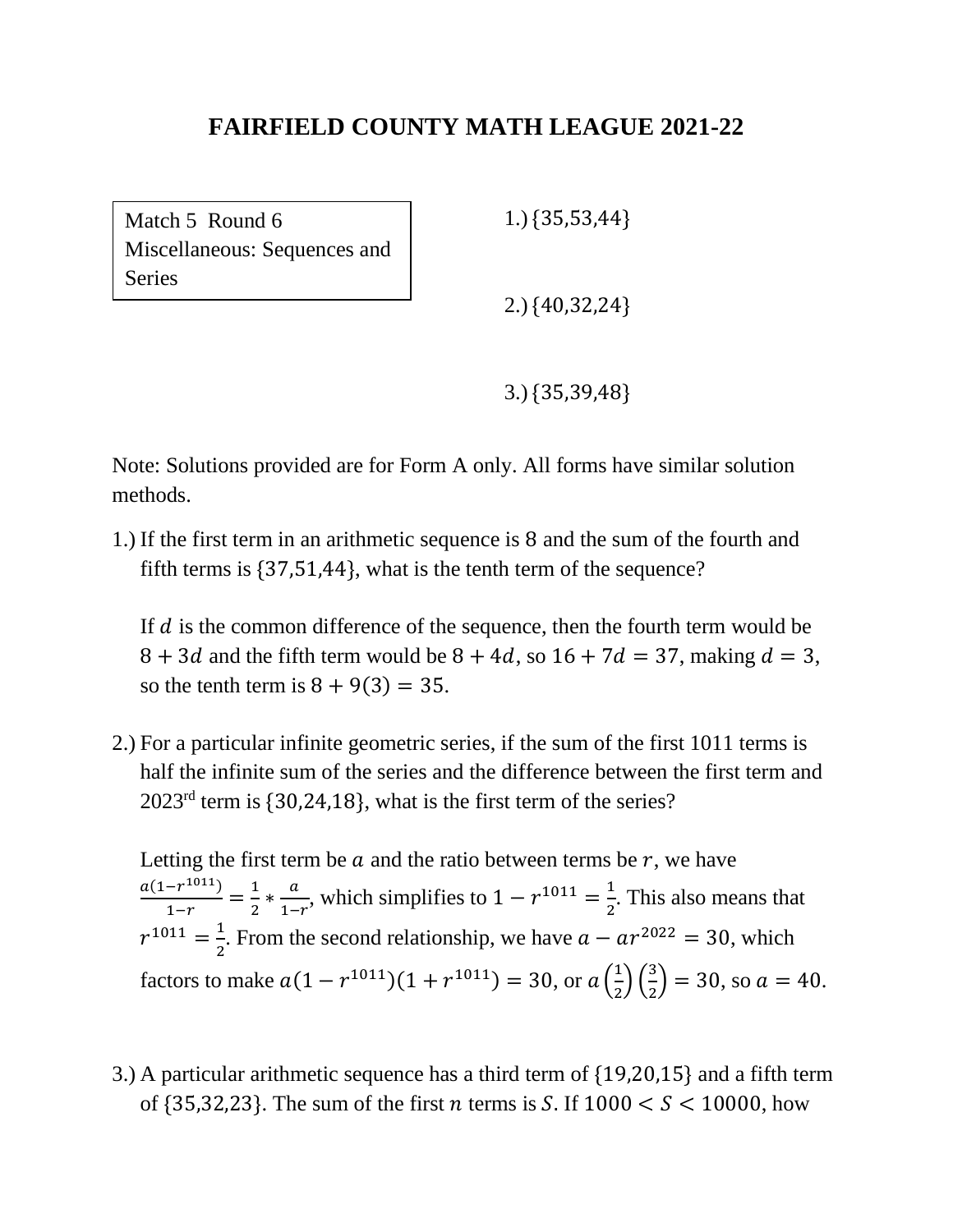many possible values of  $n$  are there?

Let the first term be a and the difference between terms be d. Since  $a + 2d =$ 19 and  $a + 4d = 35$ , we can find that  $a = 3$  and  $d = 8$ . From here, we know that the sum of the first *n* terms is  $S = \sum_{k=0}^{n-1} (a + kd) = na + \frac{n(n-1)}{2}$  $\frac{a^{2}-1}{2}d$ , so in this case the sum is  $S = 3n + 4n(n - 1) = 4n^2 - n$ . Solving the quadratic for each bound or checking with technology shows  $16 \le n \le 50$  for integer values of  $n$ , so there are a total of 35 possible values of  $n$ .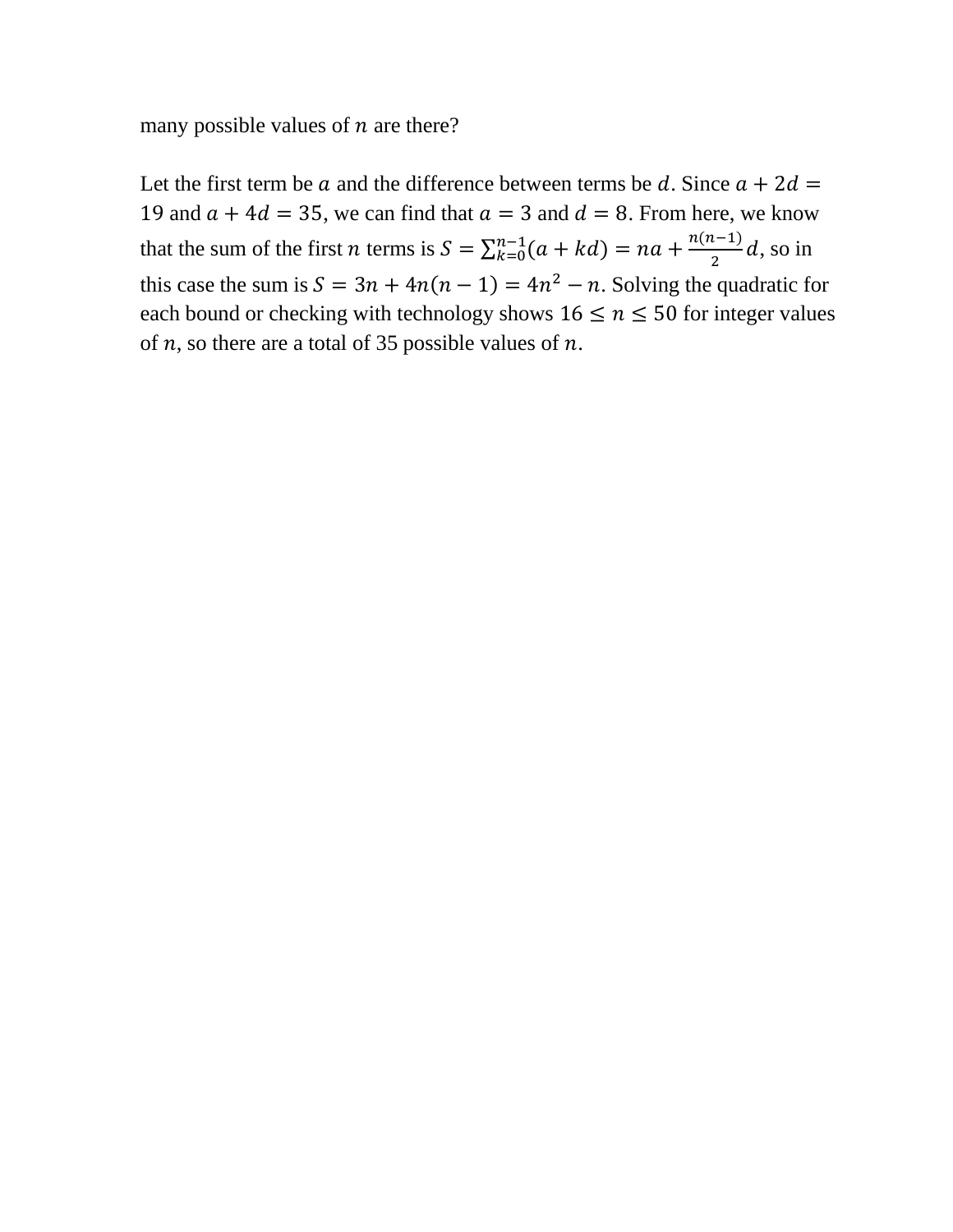Team Round

#### **FAIRFIELD COUNTY MATH LEAGUE 2021-2022 Match 5 Team Round**

| 1.) 12 | 4.) 2700         |
|--------|------------------|
| 2.) 30 | 5. $\frac{6}{3}$ |

3.) 18 6.) 130

1.) If  $5^{a-b+c} = 10$  and  $5^{a+b-c} = 30$ , what is the value of  $25^{a-1}$ ?

Multiplying the first two equations together makes  $5^{2a} = 300$ , or  $25^a = 300$ . Since 300 =  $25 * 12$ , we have  $25^a = 25 * 12$  or  $25^{a-1} = 12$ .

2.) A total cost of  $N$  is to be split evenly among  $P > 4$  people. If 4 people refuse to pay, then each remaining person must pay \$10 more than what they would have paid if everyone contributed. If  $N$  is a positive integer less than 10000, how many possible values of  $N$  exist?

The situation can be modeled by  $\frac{N}{P}+10=\frac{N}{P-1}$  $\frac{N}{P-4}$ . If we solve for N, we get  $N =$ 5  $\frac{5}{2}P^2-10P$ . In order for N to be an integer, P must be even. This means the smallest possible value for P is 6, and solving the quadratic for  $N = 10000$  or inspecting with technology shows the largest value of  $P$  that works is 64. Therefore we need the number of even integers from 6 to 64 inclusive which is 30.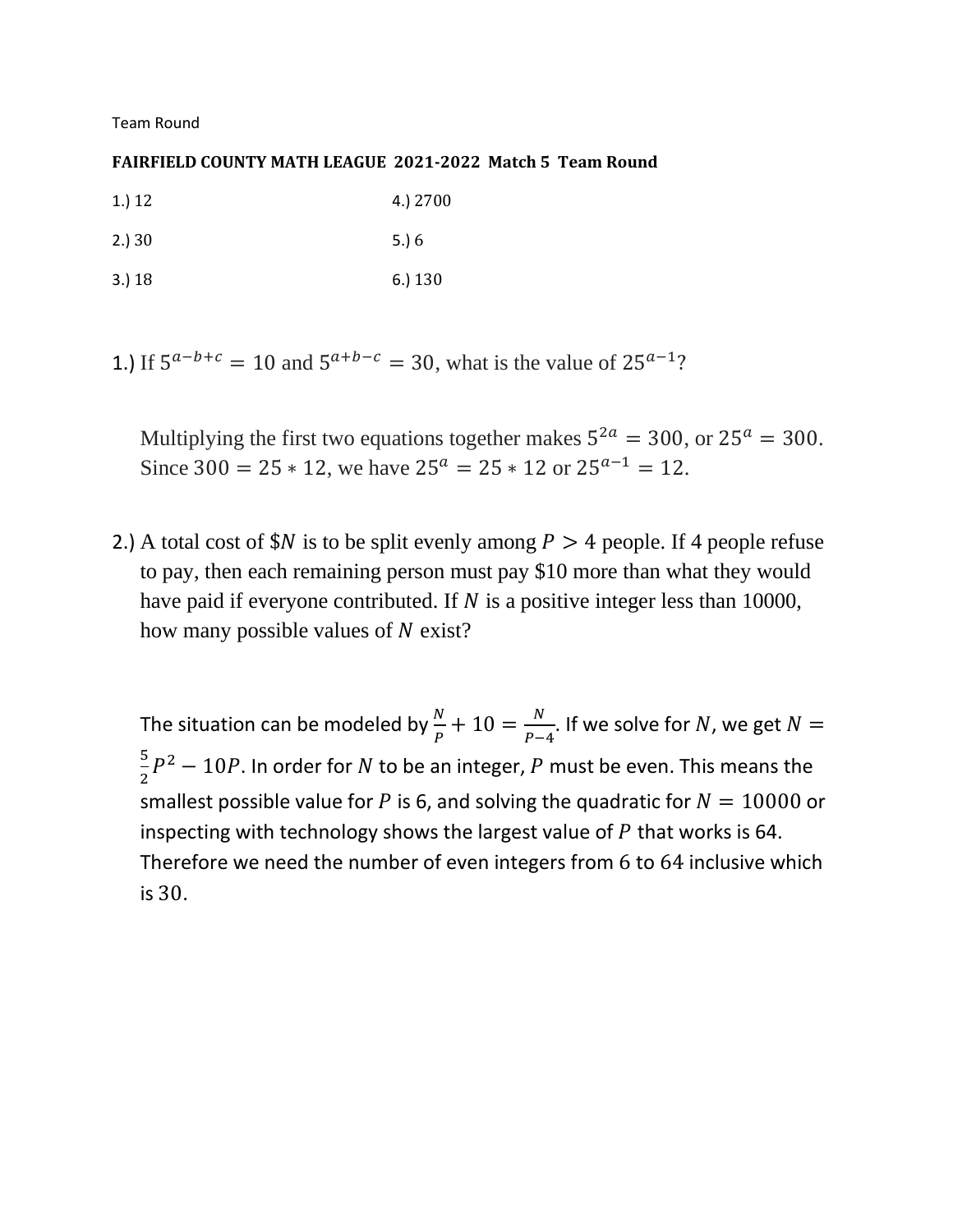3.) Consider the diagram (not drawn to scale). The circle has center A and diameter  $\overline{BC}$ , and  $\overline{EH} \perp \overline{BC}$ . If the radius of the circle is 13,  $AD = 5$ , and  $GE = 8$ , find the value of BG.

One way this can be solved is by drawing  $\overline{CG}$ , and then using the fact that  $\Delta CGB \sim \Delta EDB$ . Letting  $BG = x$  and setting up  $\frac{BC}{BG} = \frac{BE}{BD}$  $rac{BE}{BD}$  gives  $rac{26}{x} = \frac{x+8}{18}$  $\frac{18}{18}$ , which yields the equation  $x^2 + 8x - 468 = 0$ , whose non-extraneous solution is  $x = 18$ .



4.) For a particular geometric sequence of complex numbers,  $a_5 = 3 + i$  and  $a_{12} =$  $25 + 5\sqrt{11}i$ . Find the value of  $|a_{26}|$ .

Note that  $|a_5| = \sqrt{10}$  and  $|a_{12}| = 30$ . This means that  $|r^7| = 3\sqrt{10}$ . Since  $a_{26} = a_{12} * r^{14}$ , it follows that  $|a_{26}| = |a_{12}| * |r^{14}| = (30)(90) = 2700$ .

5.) If  $cos(\theta) + 3 sin(\theta) = 2$ , then the sum of all possible values of  $tan(\theta)$  is a and the product of all possible values of  $tan(\theta)$  is *b*. Find  $a - 12b$ .

Dividing every term by  $cos(\theta)$  produces  $1 + 3 tan(\theta) = 2 sec(\theta)$ . Squaring both sides yields  $1 + 6\tan(\theta) + 9\tan^2(\theta) = 4\sec^2(\theta)$ , which can be written in terms of tan( $\theta$ ) as  $1 + 6 \tan(\theta) + 9 \tan^2(\theta) = 4(\tan^2(\theta) + 1)$ , or  $5 \tan^2(\theta) + 6 \tan(\theta) - 3 = 0$ . This means that  $a = -\frac{6}{5}$  $\frac{6}{5}$  and  $b = -\frac{3}{5}$  $\frac{3}{5}$ , so  $-\frac{6}{5}$  $\frac{0}{5}$  —  $12\left(-\frac{3}{5}\right)$  $\frac{3}{5}$ ) = 6.

6.) One infinite geometric series has a first term of 7. A second infinite geometric series has a first term of 4. The ratios of the series are opposite numbers, and the infinite sum of the second series is one less than that of the first series. If the first series has a sum that can be written in simplest form as  $\frac{a+\sqrt{b}}{c}$  where a, b,